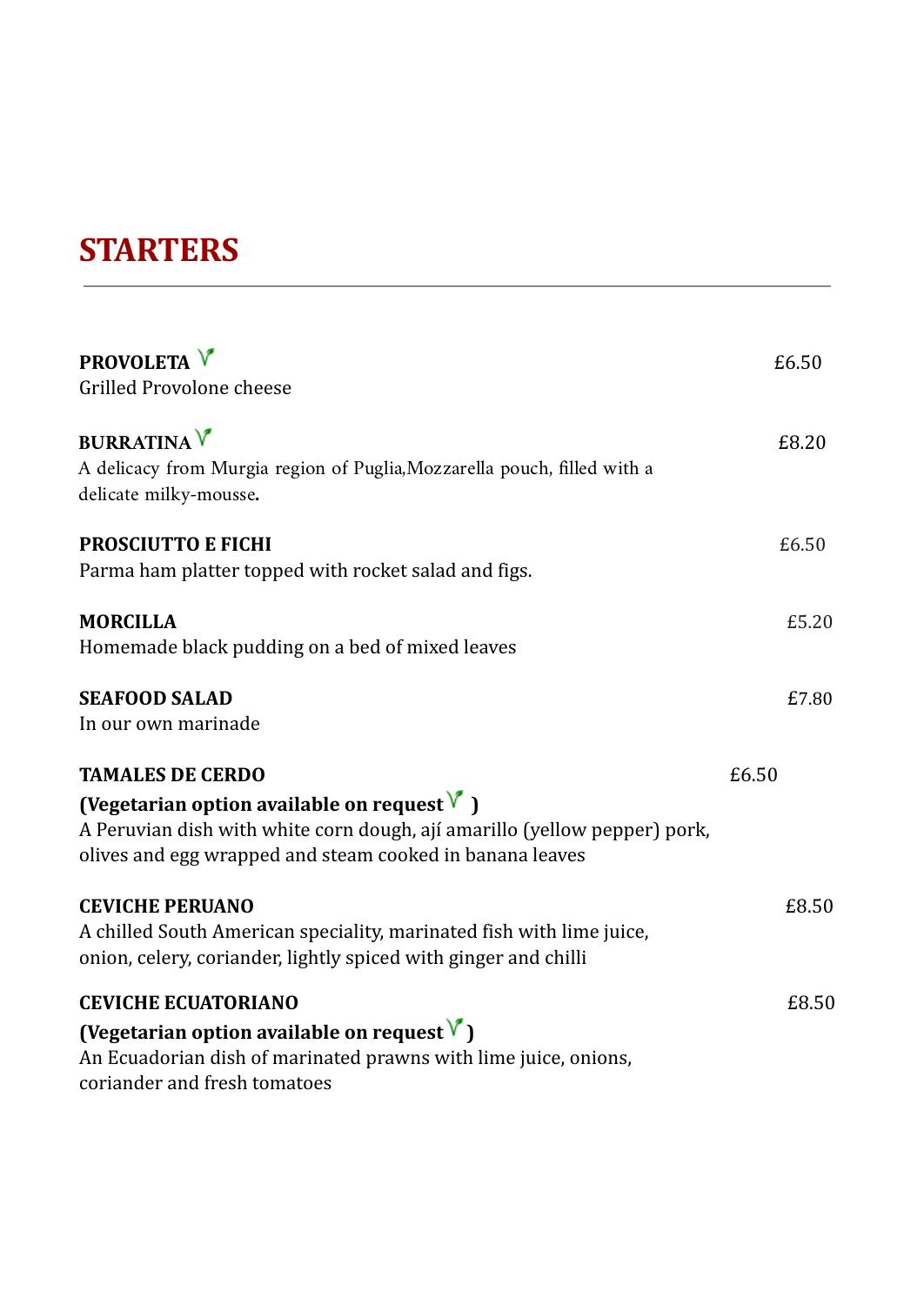#### **MAINS**

| <b>SECO DE CHIVO</b>                                                                                                                                                                                                 | £16.50        |
|----------------------------------------------------------------------------------------------------------------------------------------------------------------------------------------------------------------------|---------------|
| Braised lamb stew in a sauce of naranjilla (lulo), traditional dish from<br>Ecuador, served with rice and plantains                                                                                                  |               |
| PATARASHCA DE PESCADO                                                                                                                                                                                                | £17.80        |
| Peruvian Amazonian dish made with whole sea bass, fresh onions,<br>garlic, tomatoes and chiles finely chopped and topped with coriander<br>all wrapped up in a banana leaf and baked. Served with sweet potato chips |               |
| <b>LOMO SALTADO</b>                                                                                                                                                                                                  | £17.80        |
| A traditional Peruvian dish, flash-fried spicy Argentinian steak<br>with onion, peppers, tomatoes, potatoes, coriander, Aji<br>Amarillo (yellow Chilli) and pisco, served with rice                                  |               |
| <b>SPAGHETTI CON GAMBAS</b>                                                                                                                                                                                          | £16.50        |
| Pasta with prawns, chilies and spring onions                                                                                                                                                                         |               |
| <b>PULCINO DELLA NONA</b>                                                                                                                                                                                            | £16.50        |
| Grilled baby Chicken, shallots, pancetta, and mushrooms<br>in a red wine sauce served with sautéed potatoes.                                                                                                         |               |
| <b>BIFE ANGOSTO</b>                                                                                                                                                                                                  | £18.00/£34.00 |
| Argentine Sirloin Steak 200g/400 served with homemade chips,<br>chimichurri and rocket salad                                                                                                                         |               |
| PAELLA VALENCIANA (Vegetarian Paella available on request $V$ )<br>A traditional Spanish dish with seafood and chicken, peppers and peas                                                                             | £16.90        |
| RISOTTO CON CHAMPINONES $V$                                                                                                                                                                                          | £14.50        |
| A classic Italian dish, mushrooms, shallots and white wine                                                                                                                                                           |               |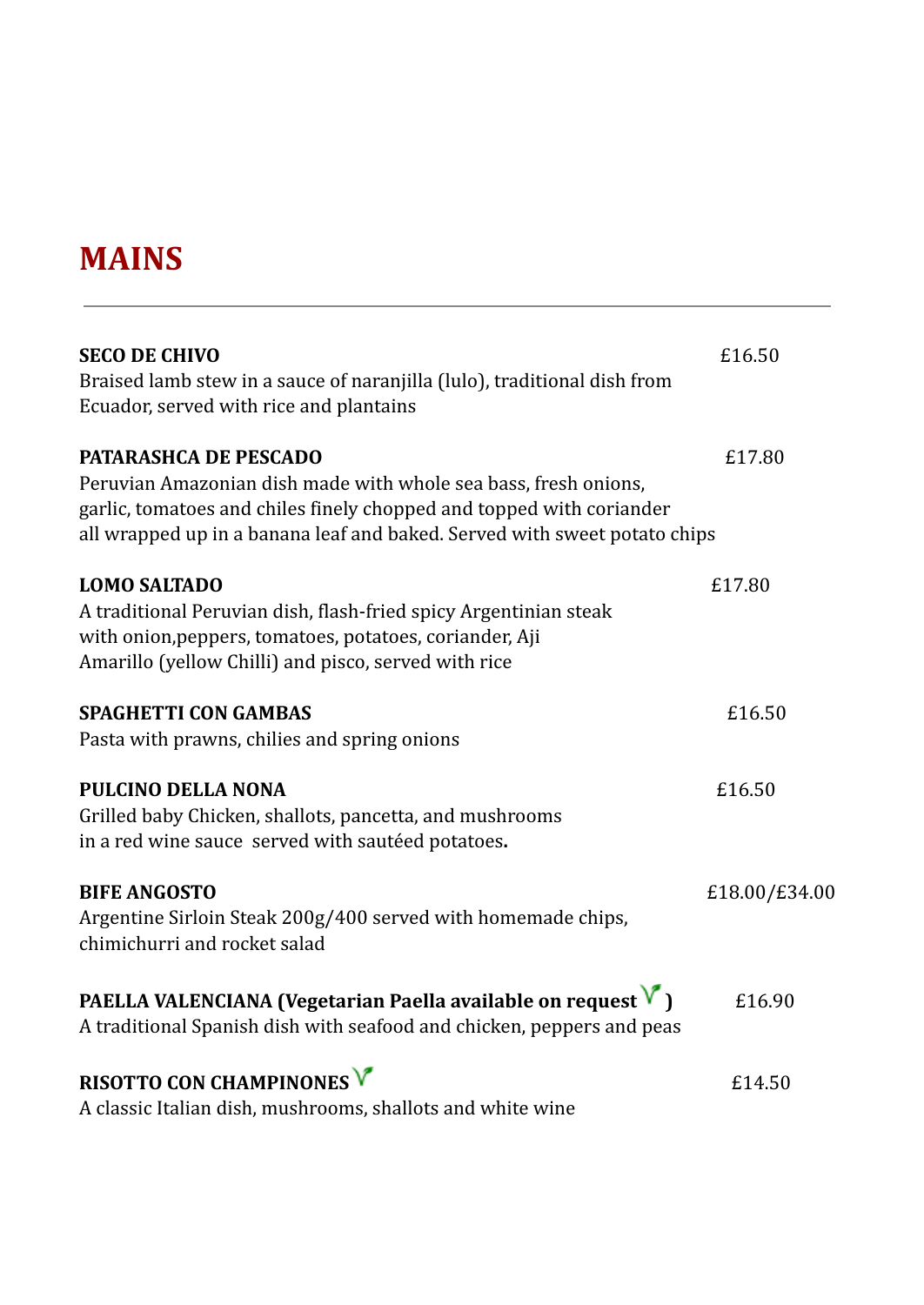#### **PIZZA**

| MARGHERITA V<br>Classic tomato and cheese                                                                                                   | £9.90  |
|---------------------------------------------------------------------------------------------------------------------------------------------|--------|
| <b>BUONISSIMA</b><br>Tomato sauce, fior di latte mozzarella, chicken, roasted peppers and<br>sun dried tomatoes                             | £13.80 |
| <b>TUTTO CARNE</b><br>Tomato sauce, mozzarella, chorizo, salami Napoli, salami Milano,<br>spianata piccante, parma ham and red onion        | £14.00 |
| <b>FUNGHI AL TARTUFO</b><br>Tomato sauce, mixed mushrooms, fresh chopped tomatoes, mozzarella,<br>Italian salami and drizzle of truffle oil | £12.50 |
| <b>CALZONE</b><br>Folded pizza, filled with mozzarella, ham and mushrooms<br>served with tomato sauce                                       | £12.50 |
| <b>QUATTRO FORMAGGI</b><br>Taleggio, gorgonzola, mozzarella and fontina                                                                     | £11.90 |
| <b>DIAVOLA</b><br>Tomato sauce, mozzarella, spianata piccante, chorizo, gherkins,<br>fresh chilli, and homemade pesto                       | £14.50 |
| <b>AMERICANA</b><br>Tomato sauce, mozzarella, chorizo, peppers, fresh tomatoes, red onions                                                  | £12.50 |
| CAMPAGNOLA V<br>Tomato sauce, mozzarella, red onions, peppers, aubergines, mushrooms<br>and courgettes                                      | £10.90 |
| <b>VERONA</b><br>Tomato sauce mozzarella, chilli topped with rocket and pecorino cheese                                                     | £11.80 |
| <b>QUATTRO STAGIONI</b><br>Tomato sauce and mozzarella, parma ham and rocket, mushrooms,<br>four cheeses, salami                            | £14.50 |
| <b>BLANCA NIEVES</b><br>Mozzarella Goats Cheese and Spinach pizza                                                                           | £13.50 |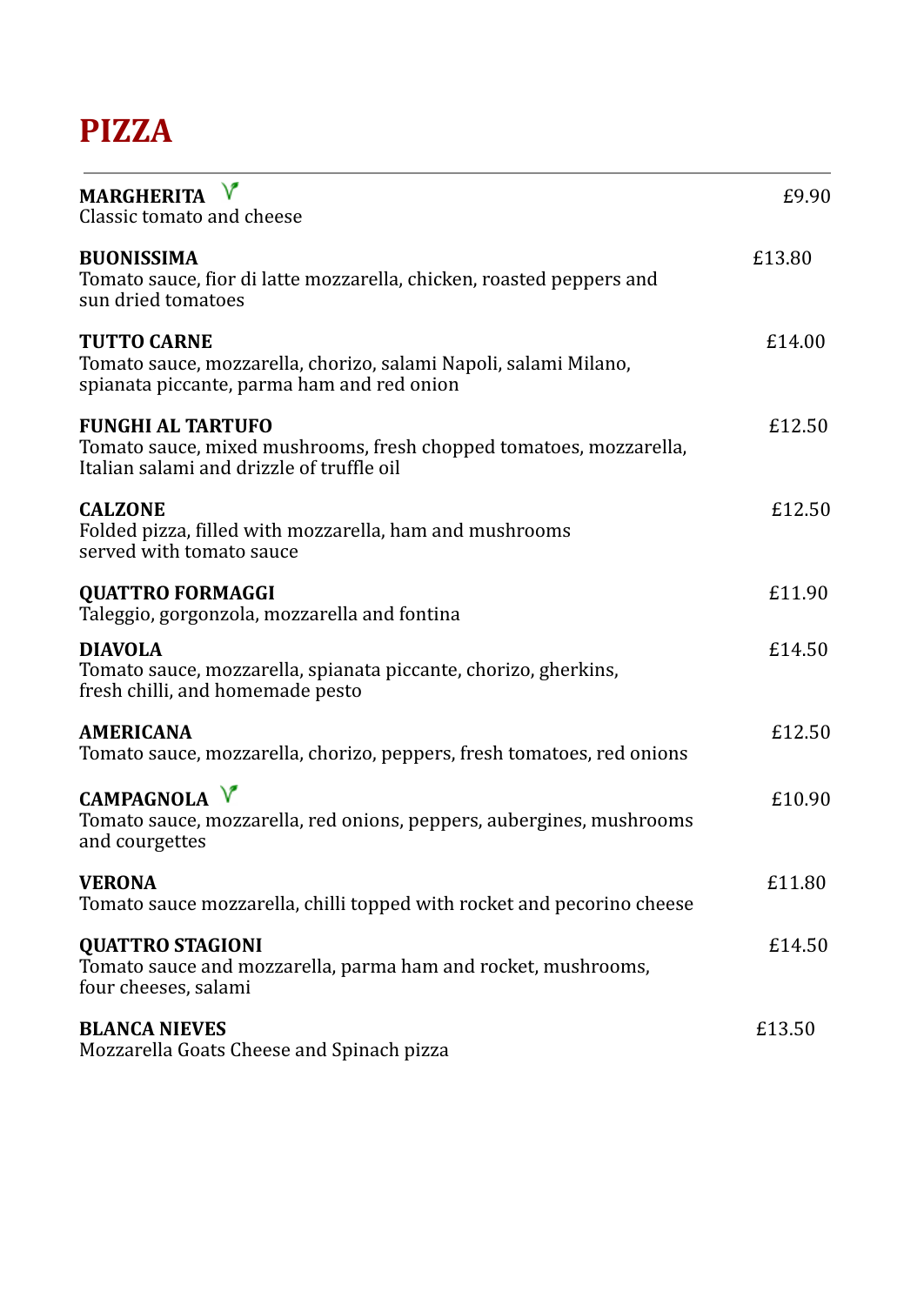### **TAPAS**

| PIMIENTOS DEL PADRÓN                                                                                                  | £6.40  |
|-----------------------------------------------------------------------------------------------------------------------|--------|
| Pan fried Padron peppers with a drizzle of olive oil                                                                  |        |
| PULPO A LA PARILLA<br>Grilled octopus garnished with paprika, rock salt and olive oil                                 | £11.80 |
| <b>TORTILLA ESPANOLA</b><br>Traditional Spanish omelette made with potatoes, onions and eggs                          | £5.85  |
| <b>EMPANADAS DEL DÍA</b><br>Typical Latin American baked pastry filled with ham and cheese or goat cheese and spinach | £6.50  |
| <b>WHITEBAIT</b><br>Lightly floured and fried whitebait served with tartar sauce                                      | £5.50  |
| <b>MANCHEGO</b><br>Sheep cheese from the Manchego region topped with olive oil                                        | £5.50  |
| <b>CHORIZO AL VINO</b><br>Traditional Spanish sausage slowly cooked in red wine                                       | £5.80  |
| <b>GAMBAS AL AJILLO</b><br>Sautéed tiger prawns with garlic and chilli                                                | £5.80  |
| <b>CROQUETAS DE JAMÓN</b><br>Croquettes with a creamy iberico ham filling                                             | £5.80  |
| <b>CROQUETAS DE ZETA V</b><br>Mushroom croquettes                                                                     | £5.80  |
| <b>CALAMARI</b><br>Fried squid served with tartar sauce                                                               | £6.50  |
| <b>PATATAS BRAVAS</b><br>Fried potatoes with spicy tomato sauce                                                       | £4.80  |
| <b>BRUSCHETTA</b><br>Grilled ciabatta topped with tomato, basil, garlic and olive oil                                 | £4.80  |
| <b>CHAMPINONES AL AJILLO</b><br>Sautéed chestnut mushroom with garlic and white wine                                  | £5.50  |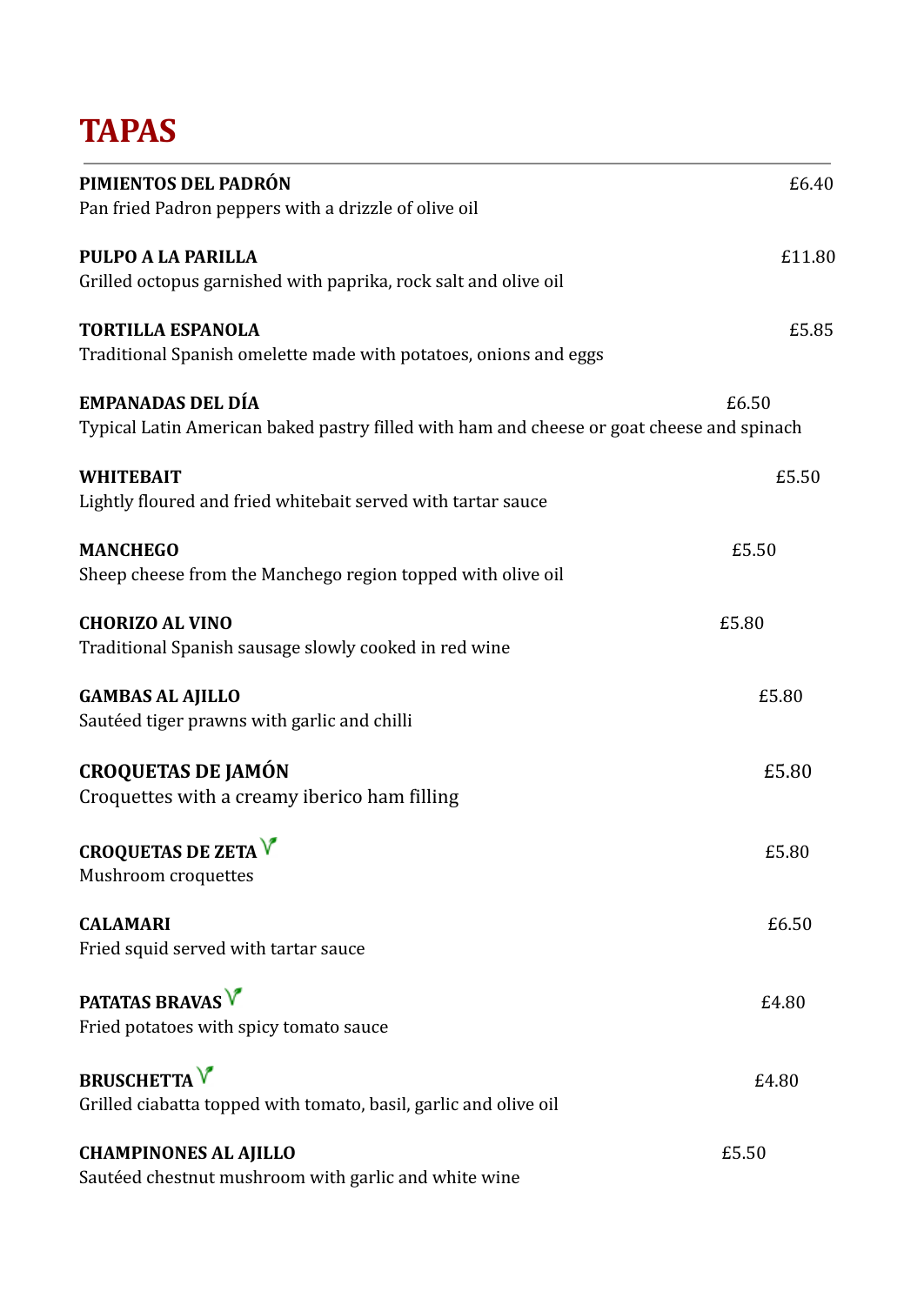### **SALADS**

| <b>PAPITO</b><br>Rocket, black olives, basil, onions, mushrooms and parmesan                                                                         | £6.90  |
|------------------------------------------------------------------------------------------------------------------------------------------------------|--------|
| <b>ENSALADA DE POLLO</b><br>Mixed leaves salad, with, egg, chicken, parmesan shavings,<br>pine nuts and croutons                                     | £11.80 |
| <b>GALAPAGOS SALAD</b><br>Tiger prawns marinated in creamed horseradish on a bed of smoked<br>salmon, topped with mixed salad in a lemon vinaigrette | £11.50 |
| MEDITERRANEAN <sup>V</sup><br>Salad of mixed leaves, grilled peppers, feta cheese and olives                                                         | £9.80  |

# **SIDE ORDERS**

| Homemade chips                   | £3.80 |
|----------------------------------|-------|
| <b>Sweet Potato Chips</b>        | £4.20 |
| Green beans with shallots        | £4.50 |
| Mixed grilled vegetarian platter | £4.50 |
| Mixed salad                      | £3.50 |
| Garlic bread                     | £3.70 |